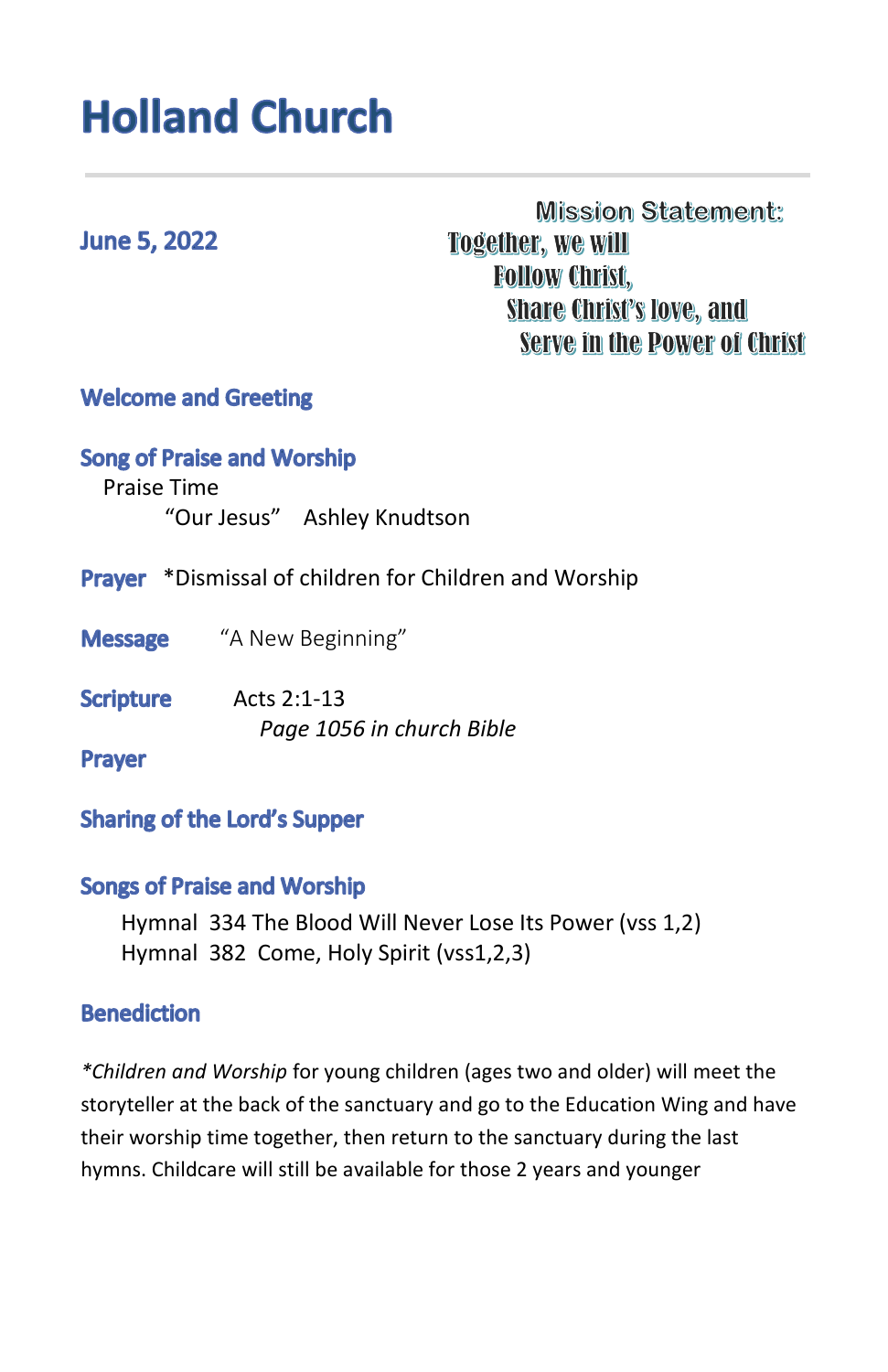#### **Pentecost Sunday**

On this Pentecost Sunday we are sharing the Lord's Supper. We invite you to share in the bread and the cup if you have publicly confessed Jesus Christ as your Savior and seek to serve him as Lord. All communion bread is gluten free.

Join in our Fellowship Time following our Morning Worship for a cup of coffee or glass of water, and a cookie.

Sunday School meets after Fellowship Time. An adult class meets in Room 6 studying the Sunday School Guide. Another adult class meets at the end of hall. Studying the book "The Spirit-Filled Follower of Christ. Everyone is welcome.

Our Liturgical cloths are red for Passion of Christ; Fire of the Holy Spirit.

#### **Tuesday Wednesday**

WinGS will meet at 7:00 p.m. at church. Bible study will be led by Eunice Cramer starting on page 55. Eunice will also provide lunch.

#### Wednesday

Pastor Randy's Bible class will meet.

#### **Our Church**

Pastor Randy will be at General Synod June 9-14. If you have pastoral concerns, contact any member of our Consistory.

Vacation Bible School is one week away! Judy Nyhof is the contact person. Mission Offering will be going to Campus Life to help send kids to camp.

June 24, Church Life is planning a night of fun. A Saltdogs Baseball game. More information about the cost of tickets and plans will be announced.

*"Thank you for all the cards and goodies for my Birthday. Gods Blessings to you all."* **Henrietta Liesveld**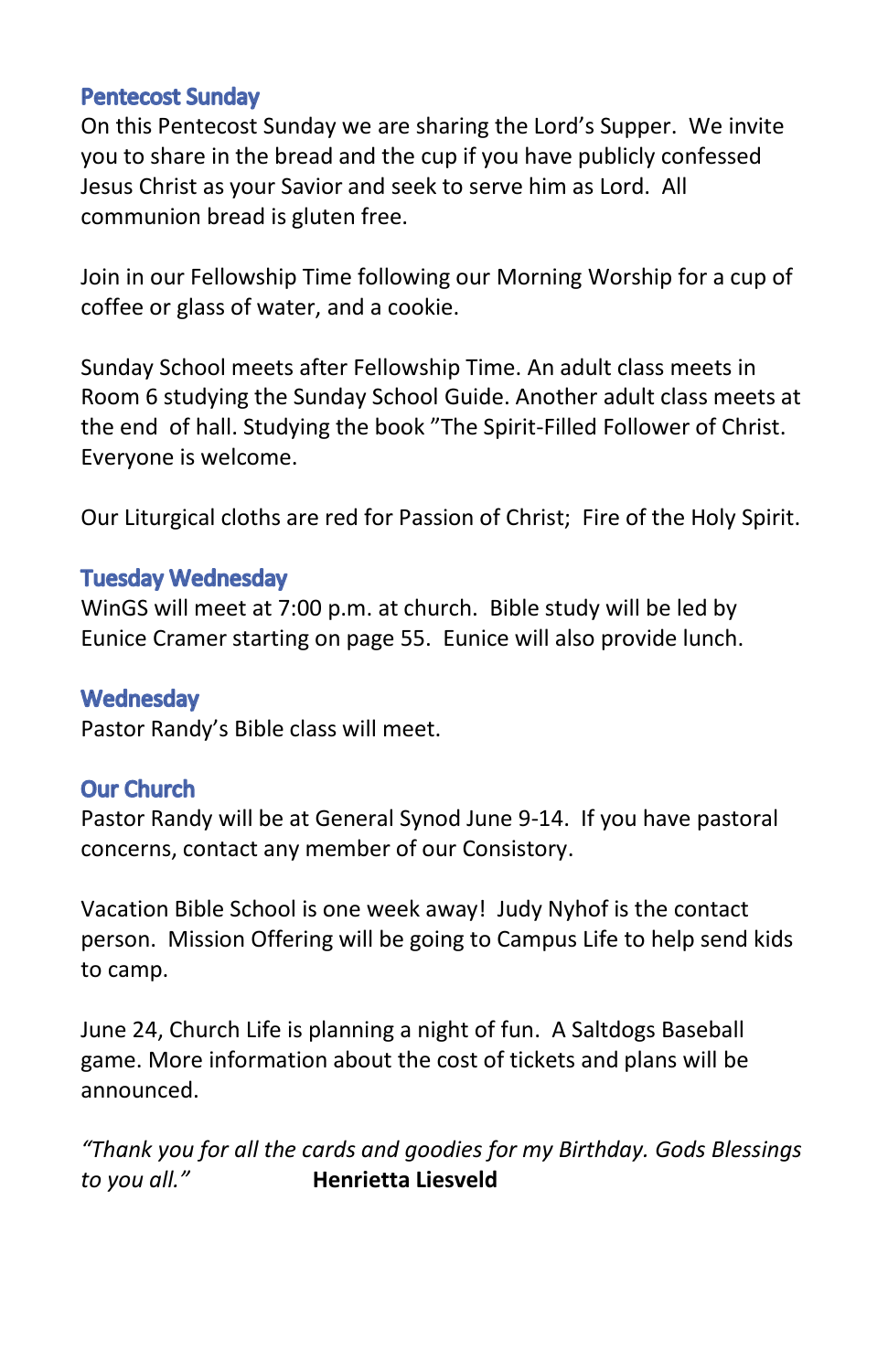New Church Address/phone/email will be printed soon. If you have not checked the "old" Directory; please do so for corrections and additions.

#### **Next Sunday**

We will welcome Pastor Dallas Powell to our pulpit. Dallas and his wife Jen live in Lincoln, Nebraska where he is a missionary with the North American Mission Board. I help churches extend their missional reach and plant churches in new communities in Nebraska and Kansas. I have a MDiv from Mid-America Baptist Theological Seminary and a Business degree from Colorado Christian University. Currently, he is pursuing a Doctorate of Ministry. I have pastored and planted churches in Michigan and Nebraska. He is passionate about helping churches reach the Nations.

#### **Remember in Praver**

Our missionaries: Brian and Beth Bruxvoort, Mike and Amber DeBoer, and the P's (name withheld).

No longer able to attend worship at Holland Church: Henrietta Liesveld and Evelyn Essink at Haven Manor and Paul Doeschot at Gold Crest Care Center, Barb Sears at Orchard Park Lincoln NE.

Pastoral Search Team.

#### **Stay Connected**

You may view past sermons on our streaming site: You Tube - Holland Church Nebraska

You can access both the bulletin and newsletter from our website. Go to [www.thehollandchurch](http://www.thehollandchurch/).org and click on "News."

**Contact information for Pastor Randy: [rablumer@msn.com](mailto:rablumer@msn.com) 402-990-4817 Church phone: 402-792-2004**

*Please have any information or announcements you want printed in the bulletin submitted to Carol Auman by Thursday noon each week. You may call or text her at 402-440-24*94